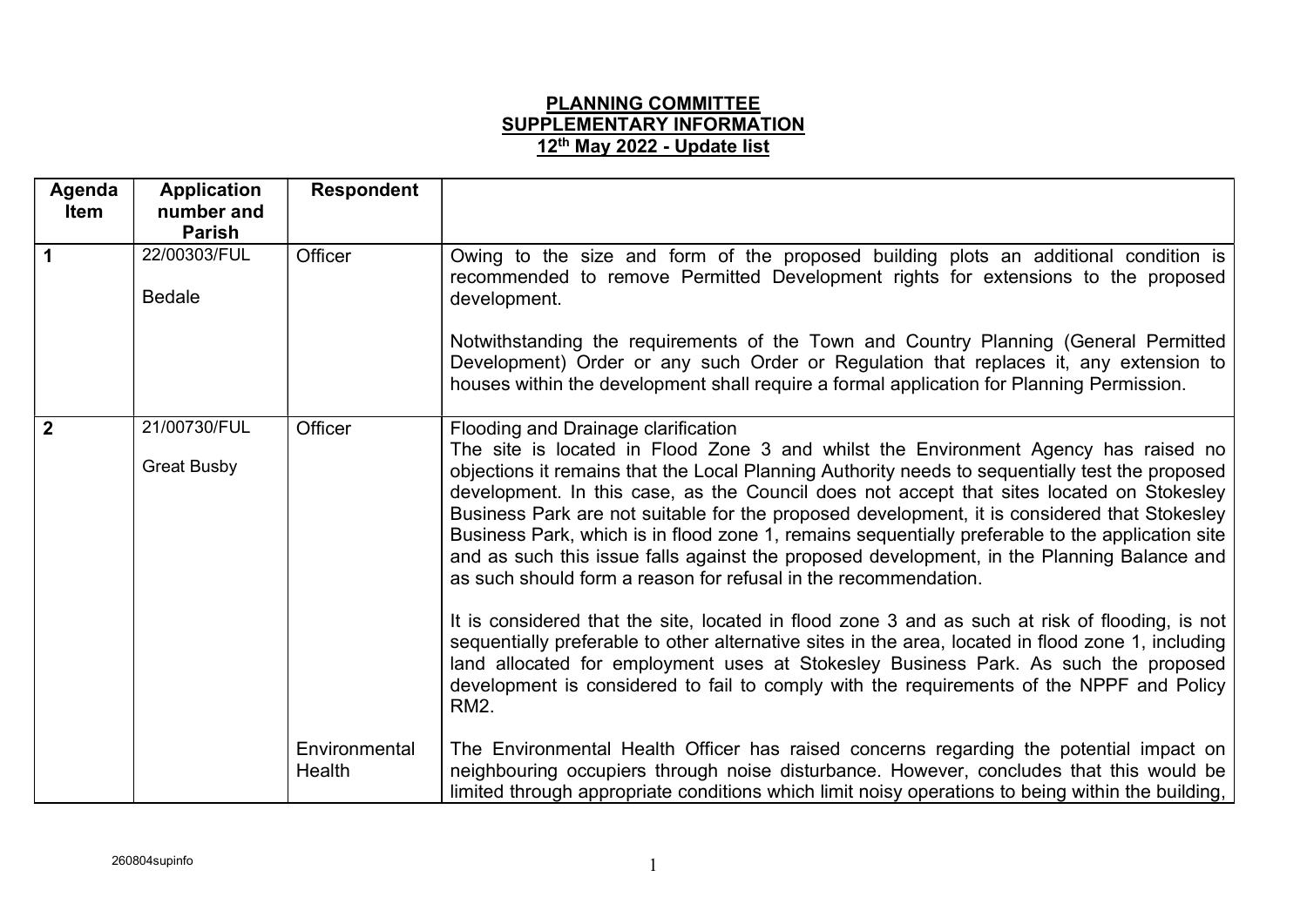|                         |                             |                       | with doors closed.<br>Officers raised concerns about whether the expectation was that machinery such as a<br>combine harvester might be brought to site to be worked on. The response was that<br>machinery of this size would be worked on in the field at the client's farm, or otherwise at the<br>location of the machinery and not at Skate Beck.                                                                                                                                                                                                                                                                                                                                                                                                                                                                                                                                                                                                                                                                                                                                                                                                                                                                                                                                                                                                                                                                                                                                                                                                                                                                                                                                                                                                                                                                                                                                                                                                                                                                        |
|-------------------------|-----------------------------|-----------------------|-------------------------------------------------------------------------------------------------------------------------------------------------------------------------------------------------------------------------------------------------------------------------------------------------------------------------------------------------------------------------------------------------------------------------------------------------------------------------------------------------------------------------------------------------------------------------------------------------------------------------------------------------------------------------------------------------------------------------------------------------------------------------------------------------------------------------------------------------------------------------------------------------------------------------------------------------------------------------------------------------------------------------------------------------------------------------------------------------------------------------------------------------------------------------------------------------------------------------------------------------------------------------------------------------------------------------------------------------------------------------------------------------------------------------------------------------------------------------------------------------------------------------------------------------------------------------------------------------------------------------------------------------------------------------------------------------------------------------------------------------------------------------------------------------------------------------------------------------------------------------------------------------------------------------------------------------------------------------------------------------------------------------------|
| $\mathbf{3}$            | 21/01775/OUT                | Agent J<br>Saddington | Additional plan supplied to be shown at Committee                                                                                                                                                                                                                                                                                                                                                                                                                                                                                                                                                                                                                                                                                                                                                                                                                                                                                                                                                                                                                                                                                                                                                                                                                                                                                                                                                                                                                                                                                                                                                                                                                                                                                                                                                                                                                                                                                                                                                                             |
| $\overline{\mathbf{4}}$ | 21/03048/OUT<br><b>Huby</b> | Ms G Pannett          | I'm just sending this Email as I find the handling of this planning application totally<br>unacceptable ! What is the actual point of putting in an objection when literally not one has<br>been listened to ? I live next door and my main concern was privacy noise and the upset<br>caused by the constant complaints that we will receive about our animals, I'm a registered<br>Farmer and we bought this house with a two acre paddock after saving for what seemed a<br>lifetime to achieve our dream, to have it ruined by pure greed ! We bring our sheep here to<br>lamb in spring so we can monitor the lambing and be there throughout to minimise loss ! This<br>can be a very noisy period, my stables I've waited a lifetime for back on to the bungalows and<br>what do I do when the start kicking the doors etc, live a life in fear of being reported ? By<br>people who may have never lived alongside animals  The gravel driveway next to our<br>bedroom, which is going to be a nightmare to say I feel let down is a nightmare it is a lose<br>lose situation for us and win win fir next door. They put stables up without permission,<br>planted a static caravan that is now trashed after many a wild party ! Let the hole place turn<br>into an absoloute disgrace full of rats that we have spent a fortune controlling ! We were good<br>neighbours to them have tolerated so many issues that they have caused as we don't like<br>trouble ! There reward for all this reward ! Planning permission granted ! Us, do<br>everything by the book, planning etc our reward get told if our animals cause any trouble<br>to our new neighbours, they can report us to the Environment  could you explain to me<br>how this is in anyway fair ! We are heartbroken by all this as I can just predict the outcome of<br>all this. We don't even need any more housing in Huby the school is at full capacity and not<br>one person is in favour of this except the Moore's  yours Gillian Pannett x |
|                         |                             | Officer response      | The above respondent also submitted a screenshot of the Officer report with reference to<br>paragraphs 5.28 and 5.29 (page 51). In response to neighbour comments above additional<br>conditions are recommended to control the access driveway surfacing and boundary                                                                                                                                                                                                                                                                                                                                                                                                                                                                                                                                                                                                                                                                                                                                                                                                                                                                                                                                                                                                                                                                                                                                                                                                                                                                                                                                                                                                                                                                                                                                                                                                                                                                                                                                                        |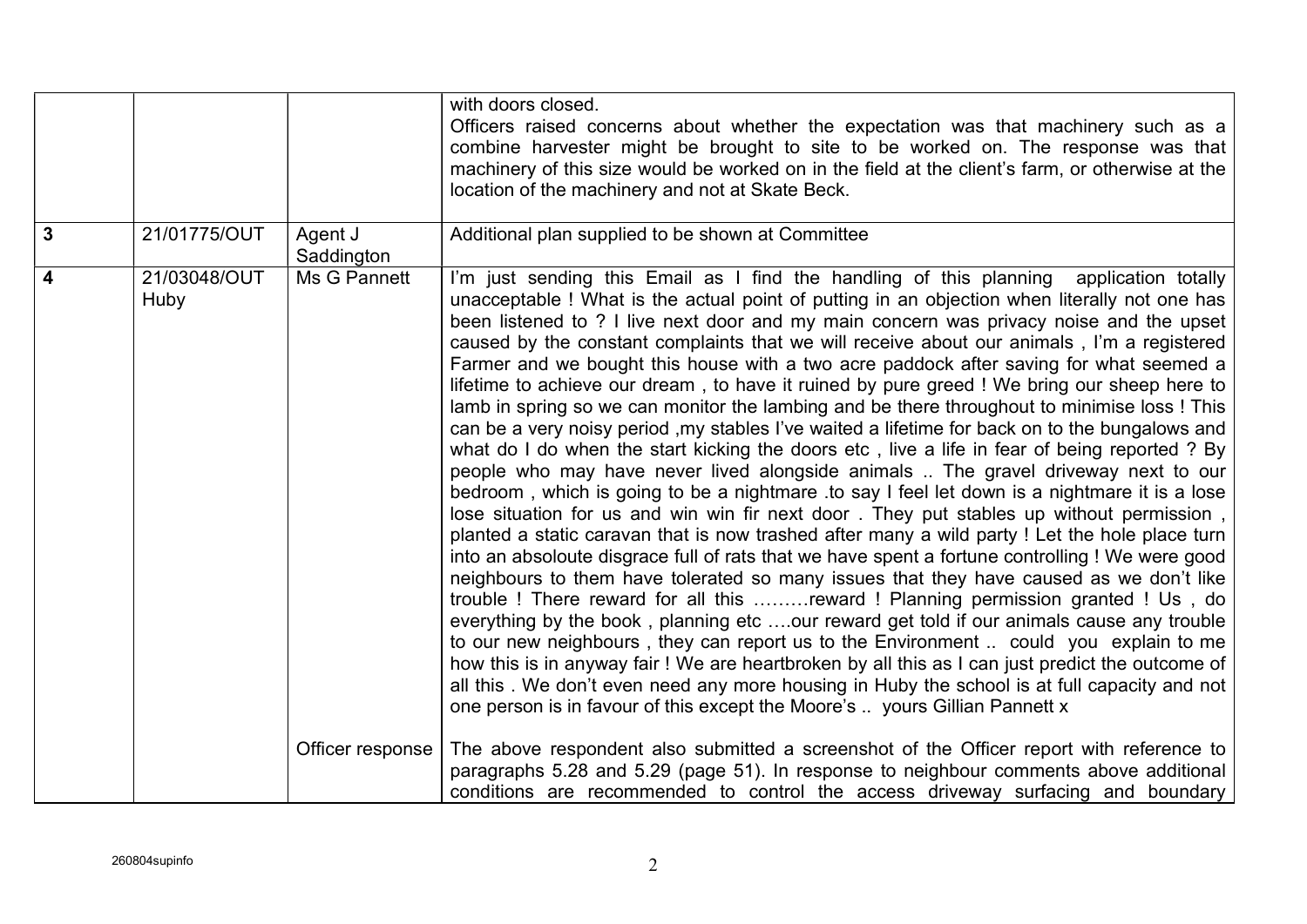|   |                         |         | treatments as follows.                                                                                                                                                                                                                                                                                                                                                                                                                                                                                                                                                                                                                                                                                                                                                                                                                   |
|---|-------------------------|---------|------------------------------------------------------------------------------------------------------------------------------------------------------------------------------------------------------------------------------------------------------------------------------------------------------------------------------------------------------------------------------------------------------------------------------------------------------------------------------------------------------------------------------------------------------------------------------------------------------------------------------------------------------------------------------------------------------------------------------------------------------------------------------------------------------------------------------------------|
|   |                         |         | Prior to the occupation of the dwellings hereby approved details of the materials to be used in<br>the final surface of the access road shall be submitted to and approved in writing by the Local<br>Planning Authority. The access road shall thereafter be constructed in line with the approved<br>details prior to the occupation of the dwellings.                                                                                                                                                                                                                                                                                                                                                                                                                                                                                 |
|   |                         |         | Prior to the occupation of the dwellings hereby approved details of the boundary treatments<br>shall be submitted to and approved in writing by the Local Planning Authority. The boundary<br>treatments shall thereafter be constructed in line with the approved details and maintained as<br>such for the lifetime of the development.                                                                                                                                                                                                                                                                                                                                                                                                                                                                                                |
| 5 | 20/02448/FUL<br>Scruton | Officer | Following discussion with the Ramblers Association, it is recommended that a condition be<br>added to the recommendation limiting the height of the boundary fence, adjacent the PROW<br>to 1m in height.                                                                                                                                                                                                                                                                                                                                                                                                                                                                                                                                                                                                                                |
| 6 | 22/00321/FUL            | Officer | Policy EG8 is relevant to this application and states:                                                                                                                                                                                                                                                                                                                                                                                                                                                                                                                                                                                                                                                                                                                                                                                   |
|   | Scruton                 |         | Protection of the visitor economy<br>New development must ensure that it can be integrated effectively with existing visitor<br>attractions<br>and accommodation. Proposals for development that would prejudice the operation or use of<br>existing visitor attractions, facilities or accommodation will not be supported.<br>In determining the application Members must consider the potential for the development to<br>impact on the adjacent holiday cottage business. There is potential, through noise, vehicular<br>movements and loss of outlook, for the proposals to have an adverse impact on the holiday<br>cottages. It is officer opinion, that through the controls set out in conditions and the existing<br>lawful use of the site, the proposed development will not have any significant impact in these<br>terms. |
|   |                         |         | The applicant has set out a connection between the proposed business and the existing livery<br>business on the site. It is considered that the operation of the businesses separate from the<br>occupation of the dwelling on site would result in a conflict. As such should the application be                                                                                                                                                                                                                                                                                                                                                                                                                                                                                                                                        |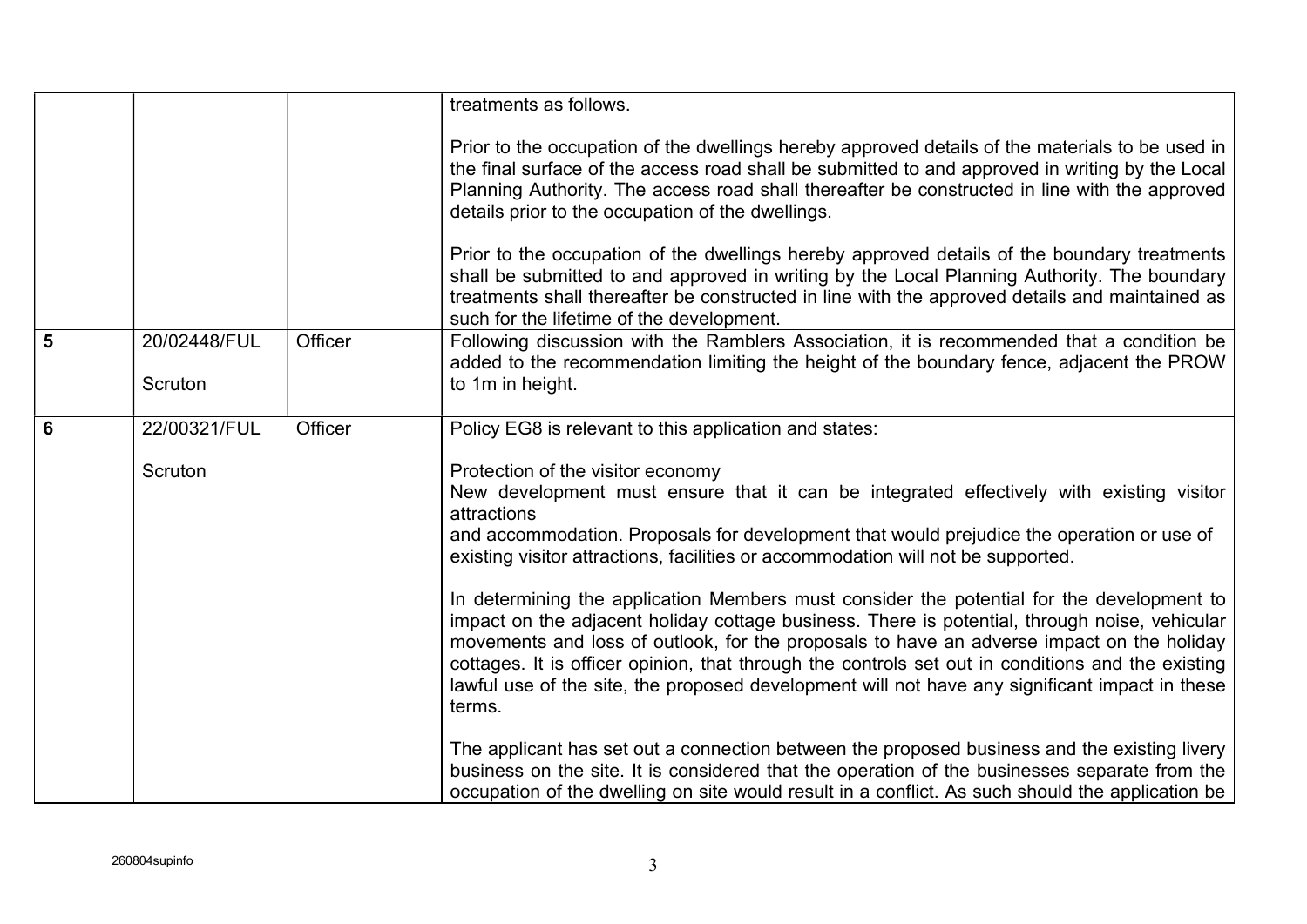|                | approved an additional condition is recommended to tie the occupation of the dwelling to the<br>running of the businesses. Concern has been expressed about external lighting and as such a<br>condition is recommended on this basis.                                                                                                                  |
|----------------|---------------------------------------------------------------------------------------------------------------------------------------------------------------------------------------------------------------------------------------------------------------------------------------------------------------------------------------------------------|
|                | Condition.<br>The businesses located at Field House Equestrian shall only be operated by the occupier of<br>the associated dwelling on the site, known as Field House.                                                                                                                                                                                  |
|                | Condition.<br>No external lighting shall be installed except in compliance with a lighting scheme that has<br>first been submitted to and approved by the Local Planning Authority. The lighting shall then<br>be installed and maintained in accordance with the approved details.                                                                     |
| Renotification | The site location was amended by the applicant and a further 10 days given for comments.<br>This period expires on the 16 May.                                                                                                                                                                                                                          |
| Objection      | An additional objection has been received from the neighbouring occupier, summarised<br>below:                                                                                                                                                                                                                                                          |
|                | This scheme is contrary to every criterion under which a business might warrant a countryside<br>location, as set out in Policy EG7                                                                                                                                                                                                                     |
|                | It does not involve the re-use of an existing building: it is not well related to any existing rural<br>settlement: nor is it shown that it cannot be located within a nearby settlement or within an<br>identified employment location (for example, barely 2km distant in Leeming Bar): nor does it<br>'specifically require' a countryside location. |
|                | It is claimed that the 'workshop' would accommodate the applicant's Worcestershire model<br>making business, the profits from which would allow investment in equestrian use.<br>It is claimed that a unit on an employment site is beyond the resources of the model making<br>business, this is doubtful or conjecture.                               |
|                | Nothing links the mooted permission to the equestrian business or to the applicant, nor<br>indeed, is there any restriction on the potential use of the structure.                                                                                                                                                                                      |
|                | There is no guarantee of any financial synergy between the proposed building and the<br>existing livery, but also the terms of the permission currently suggested permit a host of uses                                                                                                                                                                 |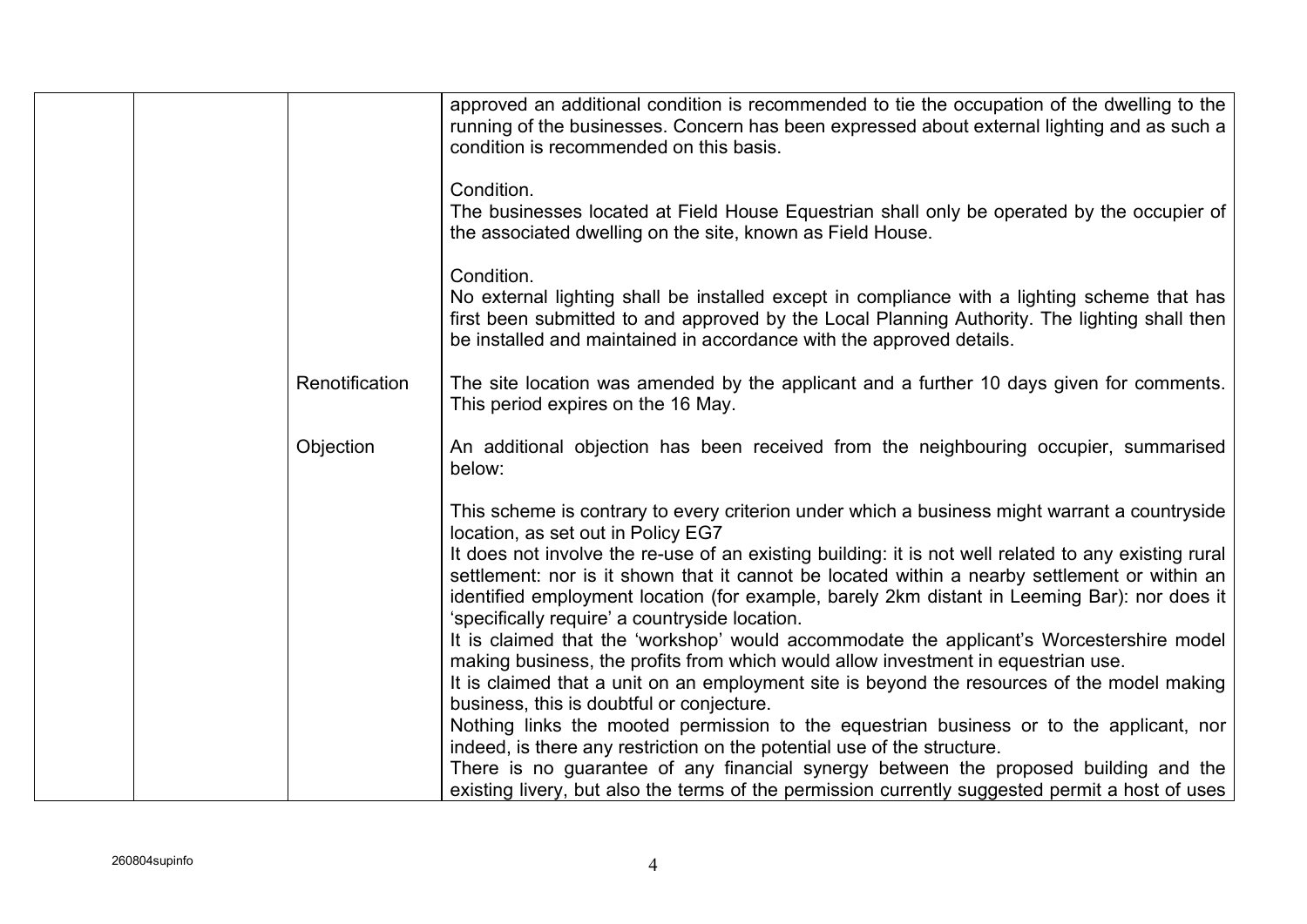|  |         | wholly unacceptable in this, or any other, isolated rural location.                              |
|--|---------|--------------------------------------------------------------------------------------------------|
|  |         | The relative freedom in this application contrasts with the relative care taken to control the   |
|  |         | scope of previously permitted employment uses in terms of noise insulation and management        |
|  |         | by the occupants of Field House. Similar arrangements controlled the sale of equestrian          |
|  |         | goods and later the wider sales of listed agricultural, garden, pet and equestrian goods.        |
|  |         | In contrast, there is no functional connection between the manufacture of models and the         |
|  |         | keeping and stabling of horses.                                                                  |
|  |         | Concern that small machines can be as noisy as large ones.                                       |
|  |         | Consider that the preparation of an acoustic report would have been particularly                 |
|  |         |                                                                                                  |
|  |         | straightforward in this instance as the machinery is supposedly already installed and            |
|  |         | operating in Worcestershire.                                                                     |
|  |         | Given the proximity of the 'workshop' to residential uses, the failure to properly ensure a high |
|  |         | standard of amenity for neighbouring residents is simply to ignore the statutory                 |
|  |         | requirements imposed by Policy E2.                                                               |
|  |         | The Planning Officer notes that a condition could be imposed to control the noise emitted from   |
|  |         | the 'workshop', but fails to suggest one, save for requesting details of the machinery and       |
|  |         | ventilation equipment. It may be that a suitable condition emerges at the committee meeting.     |
|  |         | There is a failure to examine the noise from the proposed 'workshop' in the light of Policy      |
|  |         | EG8, which looks to protect existing visitor attractions and accommodation.                      |
|  |         | There is no assessment of how the possible contribution to the rural economy from the            |
|  |         | potential 5 additional manufacturing jobs might be offset by the decline in visitor spending due |
|  |         | to the resulting unattractiveness of the holiday cottages.                                       |
|  |         | There is no assessment on the parking and manoeuvring of 5 additional cars close to the          |
|  |         | private amenity areas of the cottages.                                                           |
|  |         | The building would obscure some existing views of the open countryside.                          |
|  |         | The windowless walls and corrugated roof would create an alien industrial presence               |
|  |         | Fails to protect or enhance the openness and special character of the landscape, as required     |
|  |         | by Policy E7.                                                                                    |
|  |         | The intrusive presence of this industrial building would be exacerbated by the installation of   |
|  |         | LED lighting 'throughout' (obviously evident through the numerous roof lights) and the           |
|  |         | possibility of security lighting in the yard.                                                    |
|  |         |                                                                                                  |
|  |         |                                                                                                  |
|  | Officer | The issues raised around the principle of development are covered within the report. Matters     |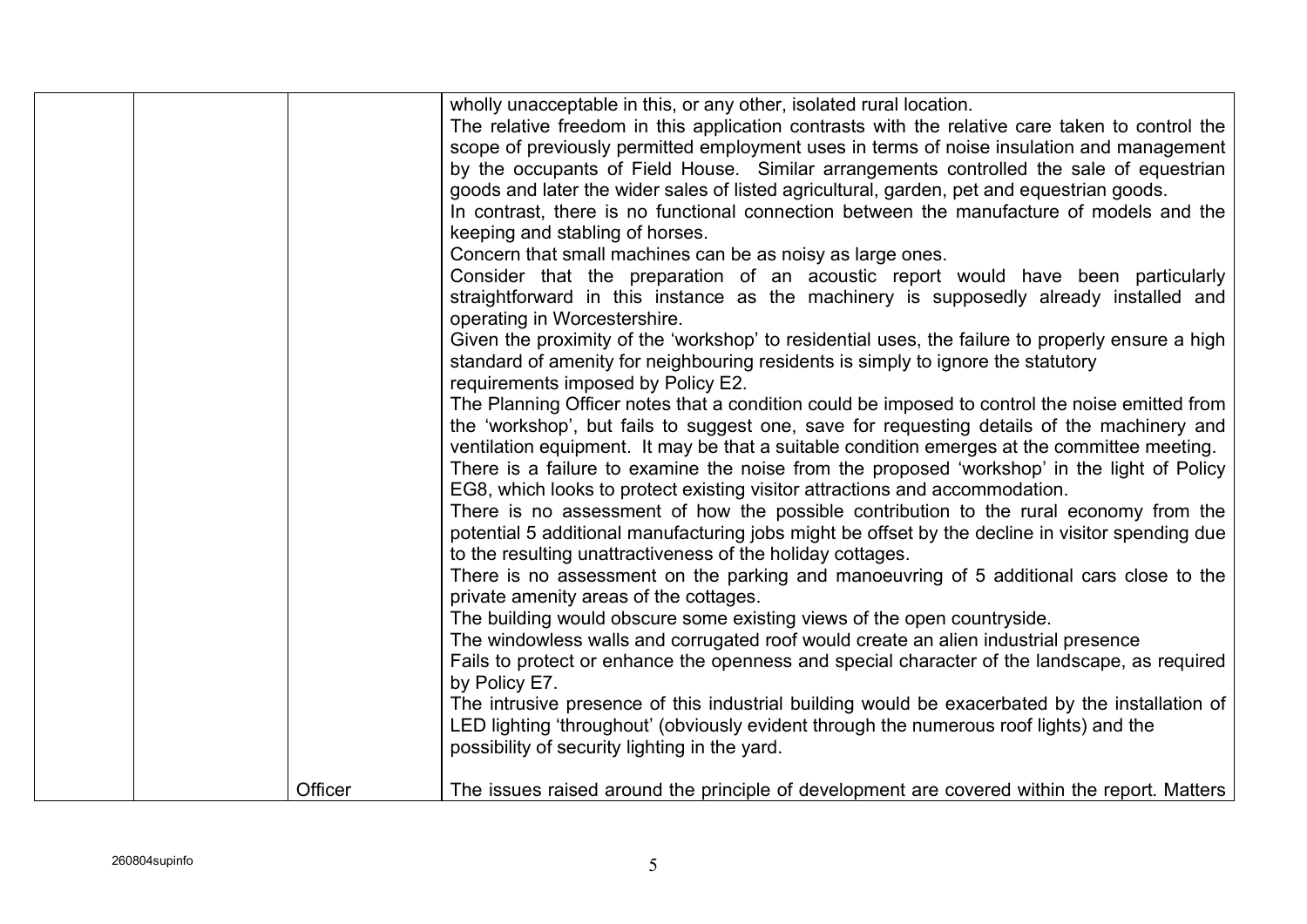|                |                                  | Response | pertaining to noise disturbance are again covered in the report. However, should Members<br>consider that additional information should be sought on this issue, it is understood that the<br>applicant would be happy to have an acoustic report prepared. Should this be the case, the<br>matter could be delegated to officers to conclude the acoustic measures required.<br>The objection sets out concerns about the industrial appearance of the building. However,<br>officers consider that the site already has a somewhat industrial appearance from the existing<br>buildings and the location and size of the proposal results in only minor change in this<br>respect.<br>It is officers view that subject to the conditions set out in the recommendation along with the<br>two additional conditions recommended in this update, that the development can be<br>implemented without significant harm.  |
|----------------|----------------------------------|----------|------------------------------------------------------------------------------------------------------------------------------------------------------------------------------------------------------------------------------------------------------------------------------------------------------------------------------------------------------------------------------------------------------------------------------------------------------------------------------------------------------------------------------------------------------------------------------------------------------------------------------------------------------------------------------------------------------------------------------------------------------------------------------------------------------------------------------------------------------------------------------------------------------------------------|
| $\overline{7}$ | 21/02972/MRC                     | (None)   |                                                                                                                                                                                                                                                                                                                                                                                                                                                                                                                                                                                                                                                                                                                                                                                                                                                                                                                        |
| 8              | 22/00686/REM<br>South Kilvington | Officer  | Arboricultural impact assessment received, the buildings are all outside the root protection<br>areas, there is a slight infringement by the drives (shown by the pale blue on the impact<br>assessment), but these are within acceptable percentages in regards to BS5837. The survey<br>identifies the 5 trees along the site frontage $(4 \times Sy$ camore and I x Common Lime) as $4 \times$<br>category A2 trees and 1 x C2, and recommends works to three of the trees comprising 'crown<br>lift to provide 3.5m clearance above the path, and formatively prune provide 2m clearance<br>from hedge. These trees are protected by a TPO and the applicant will have to apply to carry<br>out the works to these trees<br>Additional condition (6) The development shall not be commenced until the protective fencing<br>has been erected, and ground protection measures undertaken in accordance with drawing |
|                |                                  |          | number BA11504TPP P, and no existing trees shall be topped, lopped, felled or uprooted,<br>materials stored, machines or huts stationed or temporary site roads and accesses<br>constructed other than in complete accordance with the plans approved by the Local Planning<br>Authority under condition 2 above.<br>Erection of protective fencing is required before<br>commencement in order to ensure adequate protection of trees at all stages of the<br>development process, including site clearance.                                                                                                                                                                                                                                                                                                                                                                                                          |